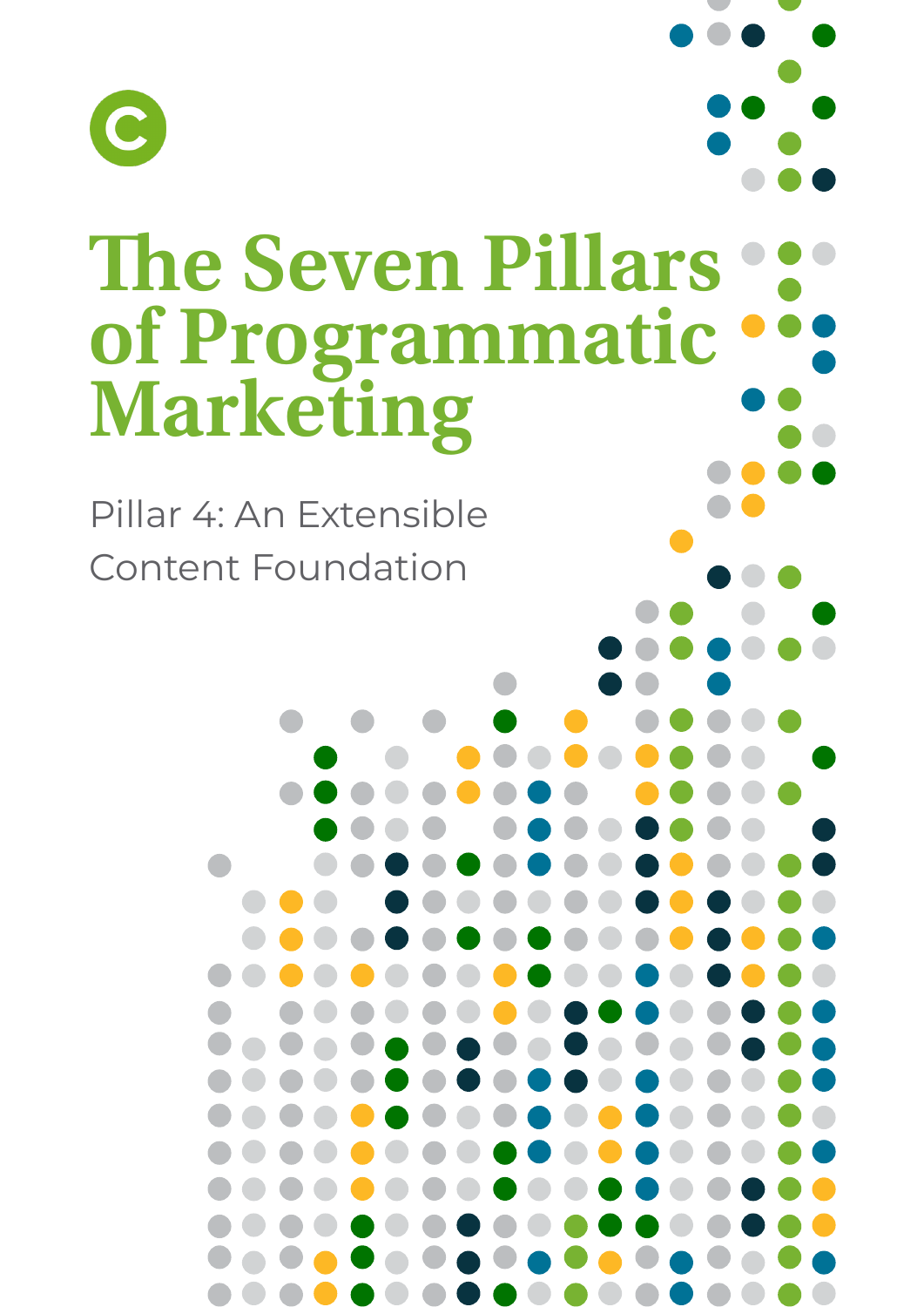Improvide advertising. No matter how exceptional your client's product or service<br>is, how stellar your landing page looks, or how analytical your team is,<br>no one will click on your ad unloss the creative is compelling. Thi advertising. No matter how exceptional your client's product or service is, how stellar your landing page looks, or how analytical your team is, no one will click on your ad unless the creative is compelling. Think about these statistics for a moment:



**It takes 50 milliseconds for website or ad users to assess a brand.**



**More than half of website visitors spend less than 15 seconds on the site.**

> **Three-quarters of consumers say they judge a brand by its design.**

Successful advertising content needs to create an experience that engages users quickly while providing them with the value they are seeking. But in our data-driven marketing landscape, creative assets are often an afterthought of the overall strategy. What if they were instead used to build the marketing strategy?

Developing an *extensible* content foundation enables marketers to extend advertising content across formats and channels. It sets up brand clients for creative success because it makes adding new capabilities and functionality to the media plan easy. This fourth pillar of our series explains how to develop an extensible content library and why it's so important to programmatic success.

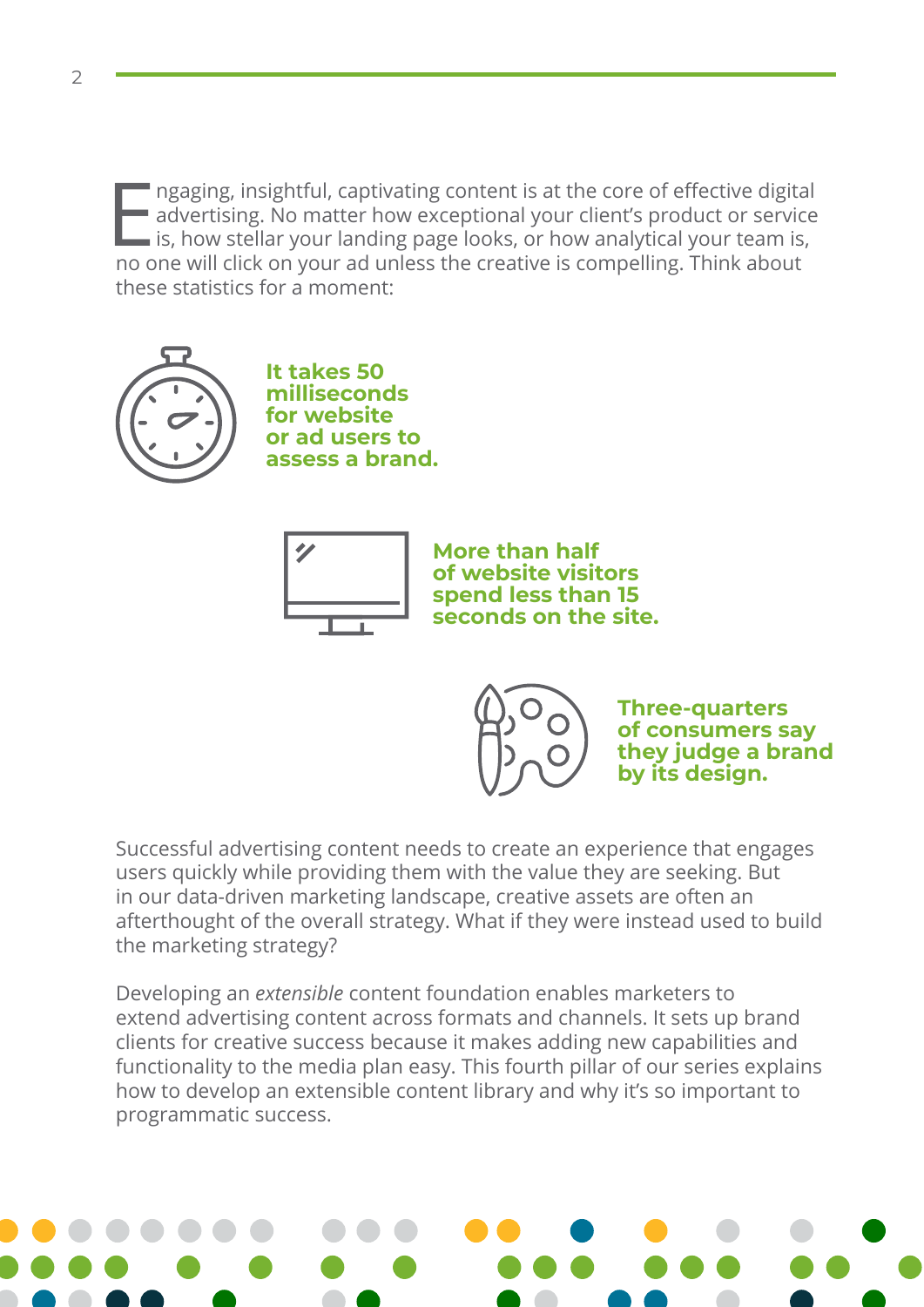## **Expanding proven content to new channels**

#### **Most programmatic strategies begin with winning display advertising**

**creative.** According to the Internet Advertising Bureau (IAB), digital display revenue totaled \$56.7 billion in 2021, a 29% year-over-year increase. Yet, display advertising creative came from humble beginnings. The first banner ad, AT&T's "You Will" campaign, was displayed on Wired Magazine in 1994. Thankfully, we've come a long way since then. Today, the art of creating an effective and eye-catching display ad can include a myriad of creative types, sizes, designs, calls to action, and campaign goals. The sidebar to the right includes several display advertising creative best practices.

But digital agencies must be ROI-driven and demonstrate agility by not becoming wedded too closely to any one channel, tactic, or approach. This is not to say advertising teams should constantly develop new swathes of creative concepts. Instead, your focus should be on building a library of assets and then tweaking and refining them based on the nuances of your targeting strategy. By generating a high volume of creative iterations, you can react more quickly to market changes, personalize messages for targeted audiences, and A/B test on every channel that you invest in to optimize ROI for your media budgets.

#### **Display advertising best practices**

- **Distinguish display ads from normal web page content: If the ad has a white background, use a border to ensure it stands out on the page.**
- **Keep it simple: Any text included in a display ad should be easy to read.**
- **Example 2 Use eye-catching animation: But avoid blinking, flashing, fast-moving, or brightly colored animations – they can be harmful to people with medical conditions.**
- **Place rich media or interactive display ads above the fold: You can increase clickthroughs by nearly one-quarter of a percent.**
- **Choose easy-to-read fonts: Sans serif fonts are more web friendly, but be sure to follow company and brand style guidelines.** 
	- **Get creative with buttons: Go beyond the typical "learn more" or "shop now" to encourage clicks.**
- **Utilize a mix of common and uncommon creative sizes: You'll win a wider variety of ad inventory.**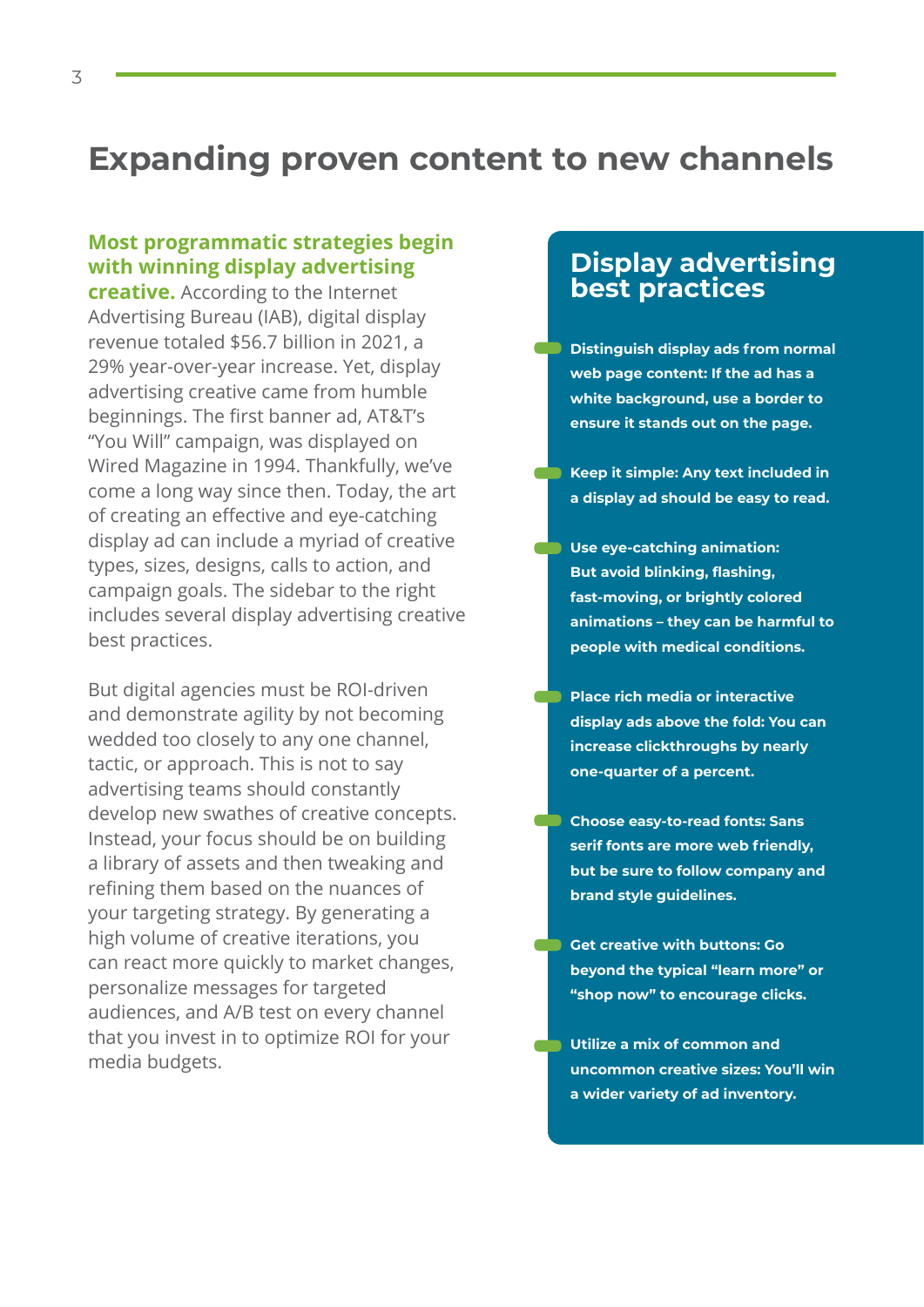To that end, once you've developed a proven display advertising creative approach, it can be expanded across devices. More consumers – and brands – have become "mobile first." If your display strategy targets desktop users, it may make sense to add mobile to the media mix. Mobile display revenue totaled \$45 billion in 2021, according to the IAB, while desktop display generated \$11.8 billion.

When choosing mobile banner ad sizes, remember that each campaign is unique. The type and size of any specific creative may perform much better in one campaign than another, depending on the tactics you're using and the goals you've set. Your data will be the best judge of the best creatives for you.

Think about adding digital video or audio channels to your media mix. New advertising channels such as podcasts and connected TV (CTV) are growing exponentially. Best practices in digital video are emerging and show that shorter videos (5 or 15 seconds) lead to higher completion rates. In fact, completion rates can fall as much as 50 percent for a 90-second video versus a 15-second video.

Remember, no two buyer journeys are exactly alike, so it's critical to capture your audience's attention where it's most valuable. Then you can leverage those key moments where they're demonstrating purchase intent to drive revenuebased actions that really matter. In digital advertising, screen positioning, size, animation, color, headline, and relevant content relevance all impact clickthroughs.

**" Your data will be the best judge of the best creatives for you."**

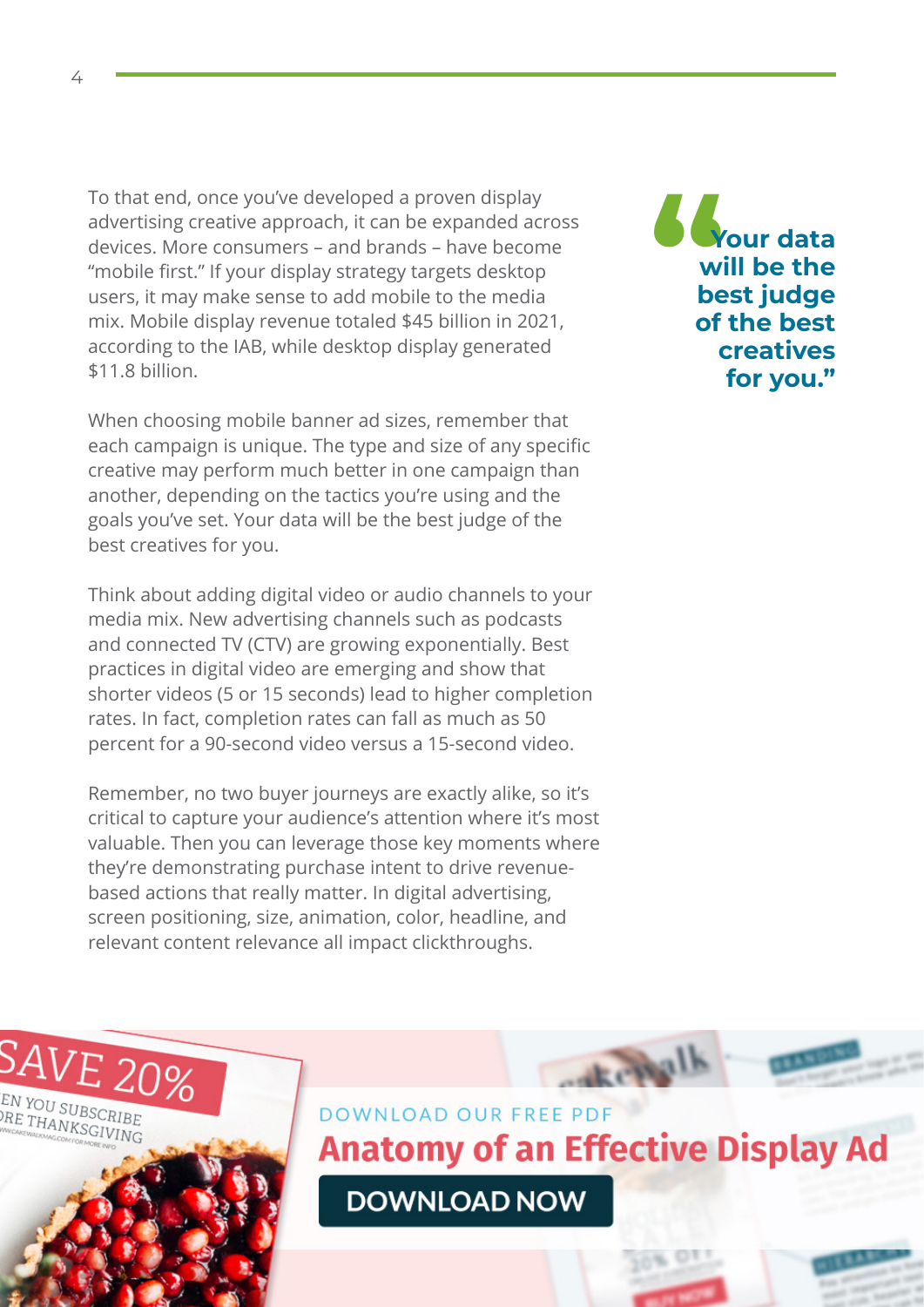## **Use branding to drive full-funnel performance**

**[In Pillar 1 of our series](https://choozle.com/wp-content/uploads/7PillarsCH1.pdf)**, we explained how a full-funnel marketing approach is critical to digital advertising success. The most effective marketing strategies employ a clearly defined media mix, where each channel has a distinct but connected goal to drive customers further into the marketing funnel. Even when your goal is to drive more conversions or sales, the process still starts with brand awareness.

Full-funnel engagement with your target audiences calls for a mixed-media plan that incorporates a range of digital channels. At the top of the funnel, data targeting and sitekeyword-category targeting work well across video and audio, such as CTV and podcasts. Geofencing and geoframing are effective mid-funnel through CRM onboarding, email newsletters, and private marketplaces. Lower in the funnel, display retargeting, cross-device targeting, and custom audiences enriched with third-party data can drive conversions.

To maximize your creative's impact on funnel performance, start by defining your campaign goal(s). Ask yourself, your client, and your team: Who do we want to reach? How do we want them to perceive the brand? What do we want them to do/the end result to be? Then, your creative assets can be perfected around those central ideas.

Campaign goals should be clear to all stakeholders. Marketing managers should sit down with agency designers very early in the process. Make it even more seamless by getting your creative assets for each stage of the campaign ready to go from the start. This approach will allow you to simply "plug and play" new creative into the campaign as prospects move deeper into the funnel. The funnel below illustrates how creative can change at each stage of the marketing funnel.